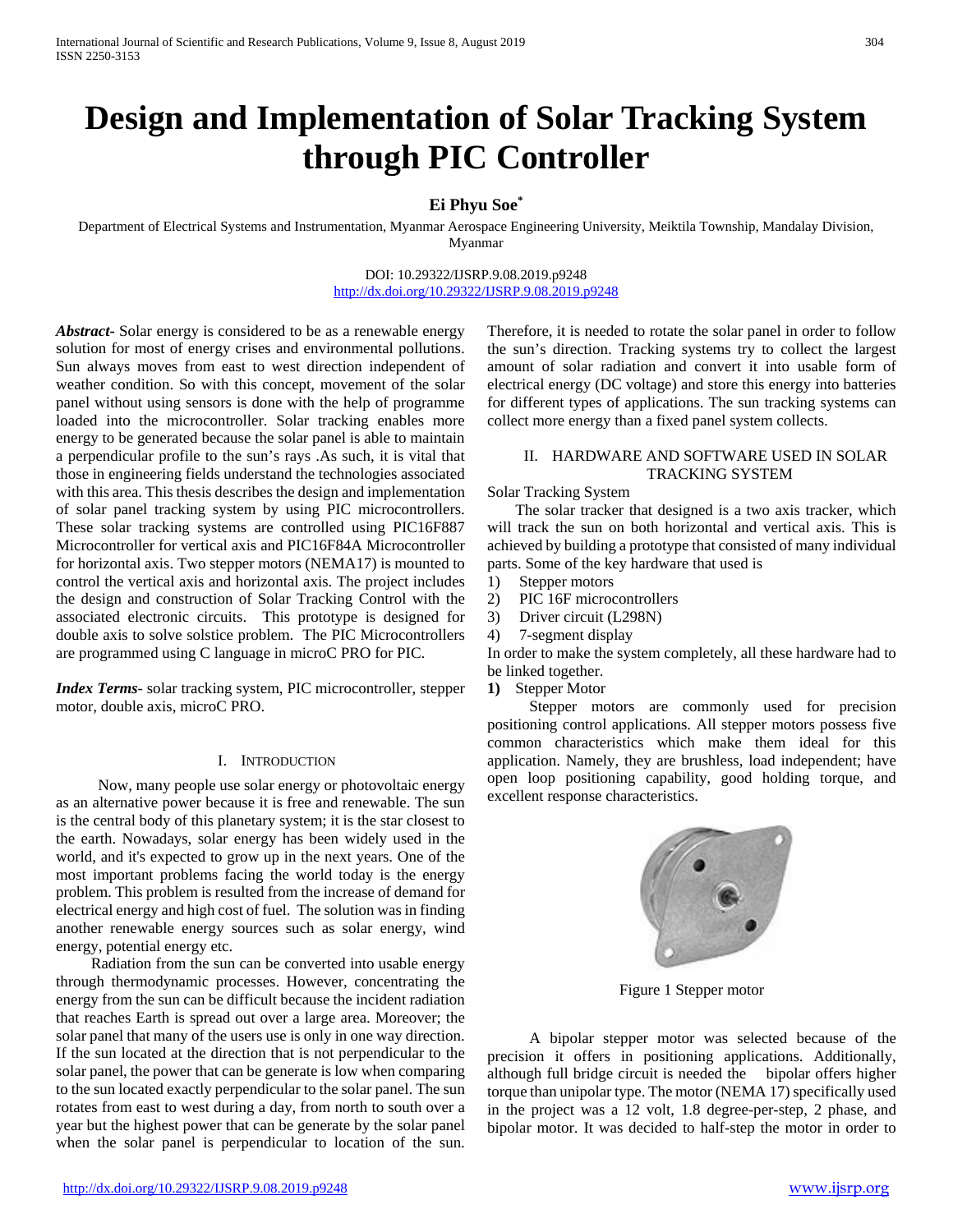provide greater positioning accuracy. This results in 0.9 degreesper-step. NEMA 17 stepper motor is shown Figure 2.



Figure 2 NEMA 17 stepper motor

#### **2)** PIC16F887 Microcontroller

PIC 16F887A is one of the most commonly used microcontrollers especially in automotive, industrial appliances and consumer applications .PIC16F887 is at the upper end of the mid-range series of the microcontrollers developed by microchip Inc. It can be reprogrammed and erased up to 10,000 times. Therefore it is very good for new product development phase. There are 40 pins on PIC 16F887. Most of them can be used as an I/O pin.





## **3)** Motor Drive Circuit

The Motor Shield is based on the L298, which is a dual full-bridge driver designed to drive inductive loads such as relays, solenoids, DC and stepping motors. It can be drive two DC motors, controlling the speed and direction of each one independently. All inputs are TTL compatible. Each output is a complete totem-pole drive circuit with a Darlington transistor sink and a pseudo Darlington source. Two enable inputs are provided to enable or disable the device independently of the input signals. The driver has some features such as wide supply voltage range 4V to 35V, separate input logic supply, thermal shutdown, high noise immunity inputs, and output current 2A per channel, peak output current 4A per channel and output clamp diodes for inductive transient suppression.

 L298N driver uses four input pins and two enable pins to configure the operation of a stepper motor. Digital output pin of PIC microcontroller are wired to four input pin of the driver to control the direction of the motor. Two enable pins are connected to the supply pin of the microcontrollers.





## **4)** 7-Segment Display

There are two types of 7-segment display: common anode (CA) and common cathode (CC). Basically the display consists of seven segments of LEDs connected either as common anode or common cathode. In a common anode display the anodes of all the LED segments are connected together and the signals are sent to the individual cathode segments as shown in Figure 5. Similarly, all the cathodes are connected together in a common cathode display and the signals are sent to the individual anode segments. Table 1. .shows the segments that should be turned on to generate the decimal numbers 0 to 9.



Figure 5 The signals are sent to the individual cathode segments

 In this system four common anode 7-segment LEDs are used to display time. The program is written to count up seconds, minutes and hours and display the data on the 7-segment display.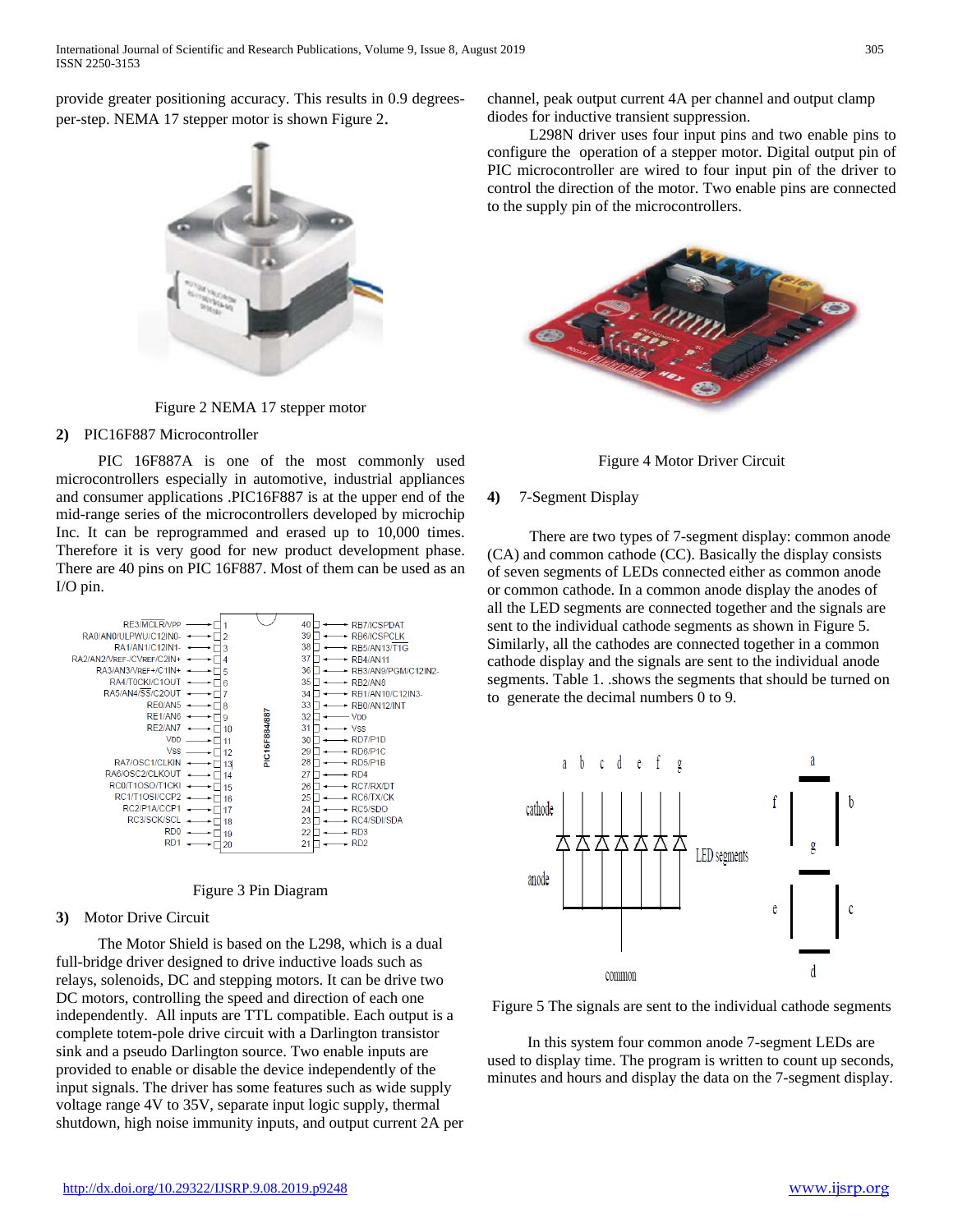| Table 1 The segments are turned on to generate the decimal |  |  |
|------------------------------------------------------------|--|--|
|                                                            |  |  |

|                | numbers $0$ to $9$ |  |  |  |  |  |
|----------------|--------------------|--|--|--|--|--|
| Number         | gfedcba            |  |  |  |  |  |
| $\theta$       | 0 1 1 1 1 1 1      |  |  |  |  |  |
| 1              | 0000110            |  |  |  |  |  |
| $\overline{2}$ | 1 0 1 1 0 1 1      |  |  |  |  |  |
| 3              | 1001111            |  |  |  |  |  |
| $\overline{4}$ | 1 1 0 0 1 1 0      |  |  |  |  |  |
| 5              | 1 1 0 1 1 0 1      |  |  |  |  |  |
| 6              | 1 1 1 1 1 0 0      |  |  |  |  |  |
| 7              | 0 0 0 0 1 1 1      |  |  |  |  |  |
| 8              | 1111111            |  |  |  |  |  |
| 9              | 100111<br>1.       |  |  |  |  |  |

#### III. CONSTRUCTION OF TWO AXIS SOLAR TRACKING **SYSTEM**

In order to make the automatic solar tracker, all the components are linked together to track the sun. It was very important to design the system carefully so that slightest movement of the sun can be tracked. The two complete circuits used to track the sun are Figure 7and Figure 8 one of microcontrollers is responsible for tracking the sun on each of the two axes. In the circuit, timer of PIC microcontroller is used and for seasonal changes push-button switch is also utilized in controller of horizontal axis for tiling solar panel by manually. Without using sensor, movement of solar panel is done with the timer of PIC.

When reaching specific time, microcontrollers control the movement of stepper motor. As each stepper motor have 4 electromagnets so 4 pulses are required from the microcontroller for each of the stepper motors. Since the stepper motors have high current rating so the pulse generated by the PIC 16F microcontrollers is not sufficient to drive the stepper motors.

So, to amplify the current output from the microcontroller L298N module driver is used. As the pulse are given in sequence from the microcontroller so the stepper motors receive the pulse accordingly telling them which way to move and how many steps to move. This mechanism allows the whole system to continuously track the sun throughout the whole day.



Figure 6 Hardware Block Diagram



Figure 7 Hardware Circuit Diagram of Vertical Axis



Figure 8 Hardware Circuit Diagram of Horizontal Axis

## IV. TEST AND RESULT

#### A. Overall Circuit Diagrams of Solar Tracking System

In simulation circuit diagram, four 7-segment LED displays connected to PORTC of PIC microcontroller, enable pins of digits (1 to 4) are connected to PORTD. And PORTA pins of microcontroller generate pulses to input pins of motor driver. The controller is operated from a 4MHz resonator. In this program, timer module of microcontroller is used to get seconds, minutes and hours so that 7-segments display time. The stepper motor rotates the required direction at the specific time.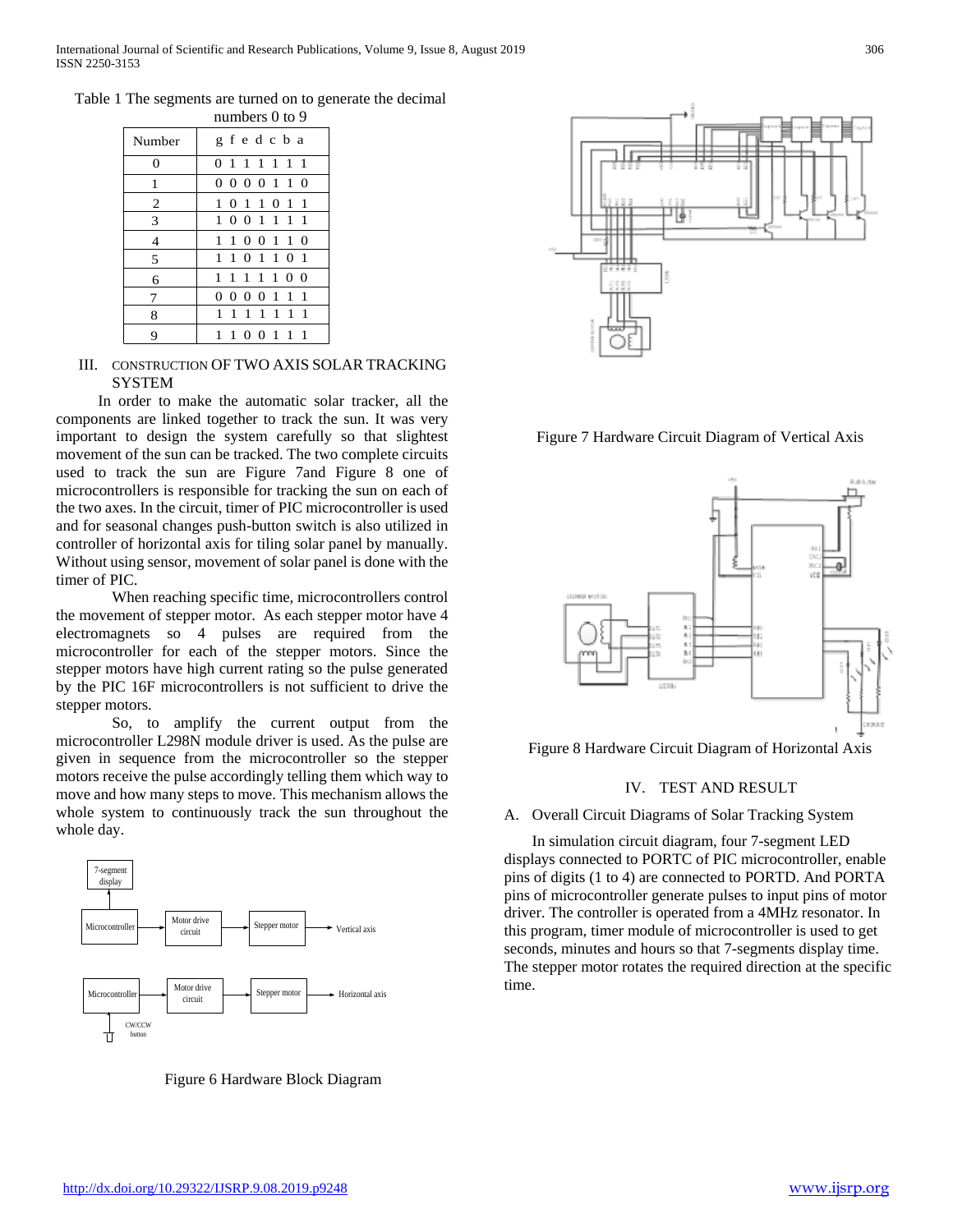

Figure 9 Simulation circuit diagram of solar tracking system for vertical axis

For giving pulses PORTB pins of PIC 16F84A are connected to input pins of L298N motor driver and are also connected LEDs. When running the motor, LEDS also emit light. If a push-button switch connected RA2 is pressed, the motor changes in the direction.



Figure 10 Simulation circuit diagram of solar trackung system for horizontal axis

## B. Controller Circuits

The sample arrangement of controller circuit on project board is shown in figure. Four 7-segmens display minutes and seconds. The right two display seconds and others are for minutes. When it reaches at 10minutes, PIC output pins will transmit output signals.



Figure 11 Testing controller circuit (PIC16F887)



Figure 12 Testing controller circuit (PIC16F887)

The following figure is controlling circuit of PIC16F84A for horizontal axis .In this circuit, switch is utilized to control the clockwise / counterclockwise direction of the motor. Three LEDS also include to display condition (CW /CCW).



Figure 13 Testing controller circuit in project board (PIC16F84A)



Figure 14 Testing controller circuit with PCB (PIC16F84A)